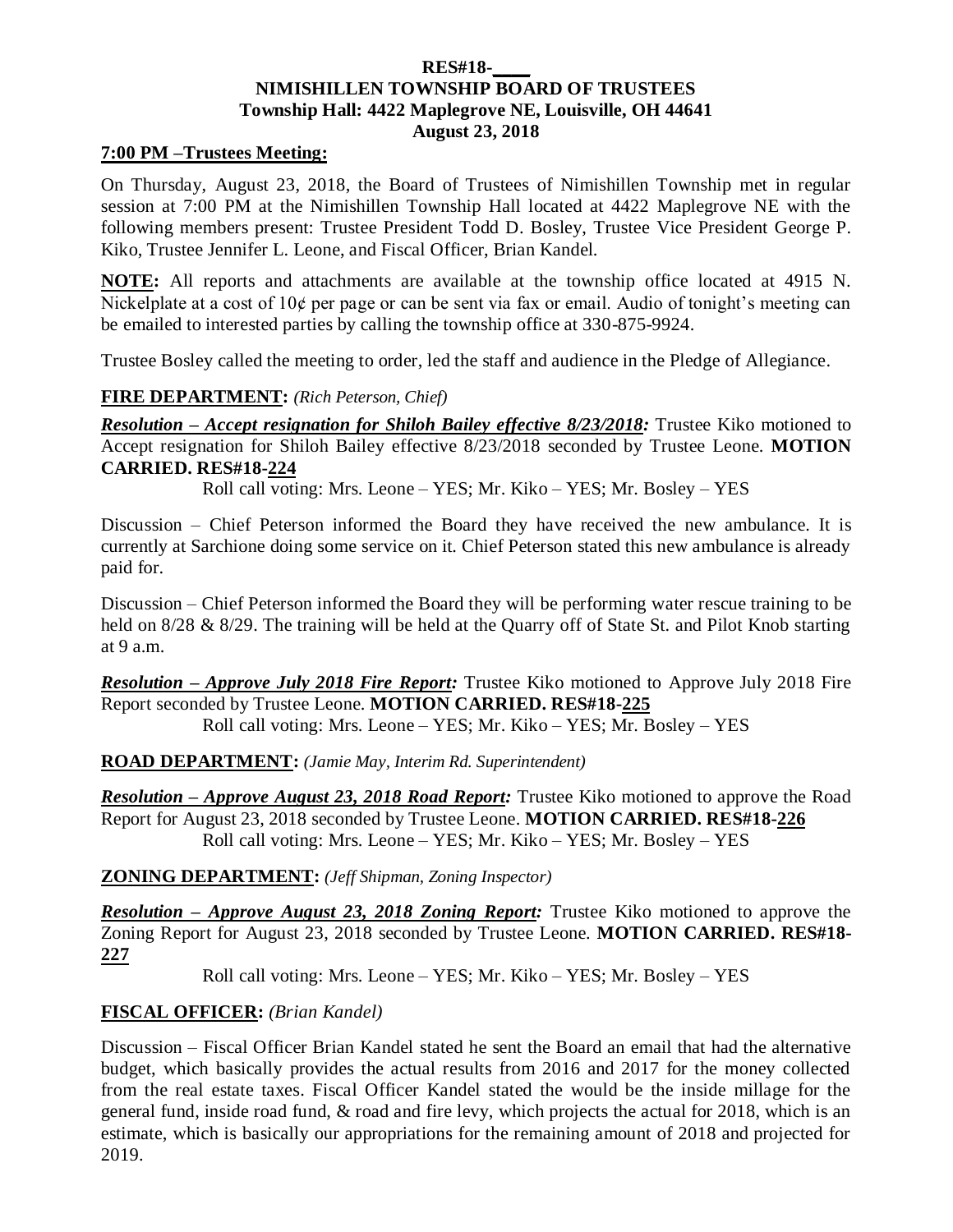## *Resolution – Approve 2019 Temporary Appropriations:* Trustee Kiko motioned to approve 2019 Temporary Appropriations seconded by Trustee Leone. **MOTION CARRIED. RES#18-228** Roll call voting: Mrs. Leone – YES; Mr. Kiko – YES; Mr. Bosley – YES

# **CONCERNS OF CITIZENS:**

Discussion – Trustee Bosley stated there has been a lot of posts on Facebook and knows there's a lot of frustration with some residents in the township. Trustee Bosley stated he is concerned about not falling into the politics of the past and he doesn't want any tension or personal attacks on the Board. Trustee Bosley asked the residents to keep this professional.

## *Dawne Friedman of 5362 Francesca* stepped to the podium regarding:

- Thanked Todd for support
- South Side of Francesca
- Fairhope Ditch Cleaning
- Commissioners Meeting
- Phone calls

Discussion – Ms. Friedman thanked Trustee Bosley for his support and expressed her concerns to the Board regarding why the South Side of Francesca project needs done and about the cleaning of the Fairhope Ditch. Much discussion followed.

*Donna Fuller of 5857 Rosedale* stepped to the podium regarding:

- $\bullet$  Fairhope Ditch high grass
- South Side of Francesca
- Keeping things confidential

Discussion – Ms. Fuller expressed her concerns to the Board about the high grass around the Fairhope Ditch, the South Side of Francesca, and keeping resident complaints confidential. Discussion followed.

Discussion – The Board held a discussion about having a Work Session to discuss the South Side of Francesca. After much discussion, the Board decided to schedule a Work Session on Wednesday, September 12, 2018 at 3 p.m. on Francesca St.

*Resolution – Approve advertising for Francesca Work Session at 3:00 p.m. September 12, 2018 at Francesca:* Trustee Kiko motioned to approve advertising for Francesca Work Session at 3:00 p.m. September 12, 2018 at Francesca seconded by Trustee Leone. **MOTION CARRIED. RES#18-229** Roll call voting: Mrs. Leone – YES; Mr. Kiko – YES; Mr. Bosley – YES

*Jim Morris of 4514 Eastland* stepped to the podium regarding:

- Fairhope Ditch
- Constitution Day Ceremony & Moving Wall Event
- Grants

Discussion – Mr. Morris expressed his concern to the Board about the Fairhope Ditch. Mr. Morris stated the Board needs to look into getting grants and suggested having local students complete the grant applications. Discussion followed.